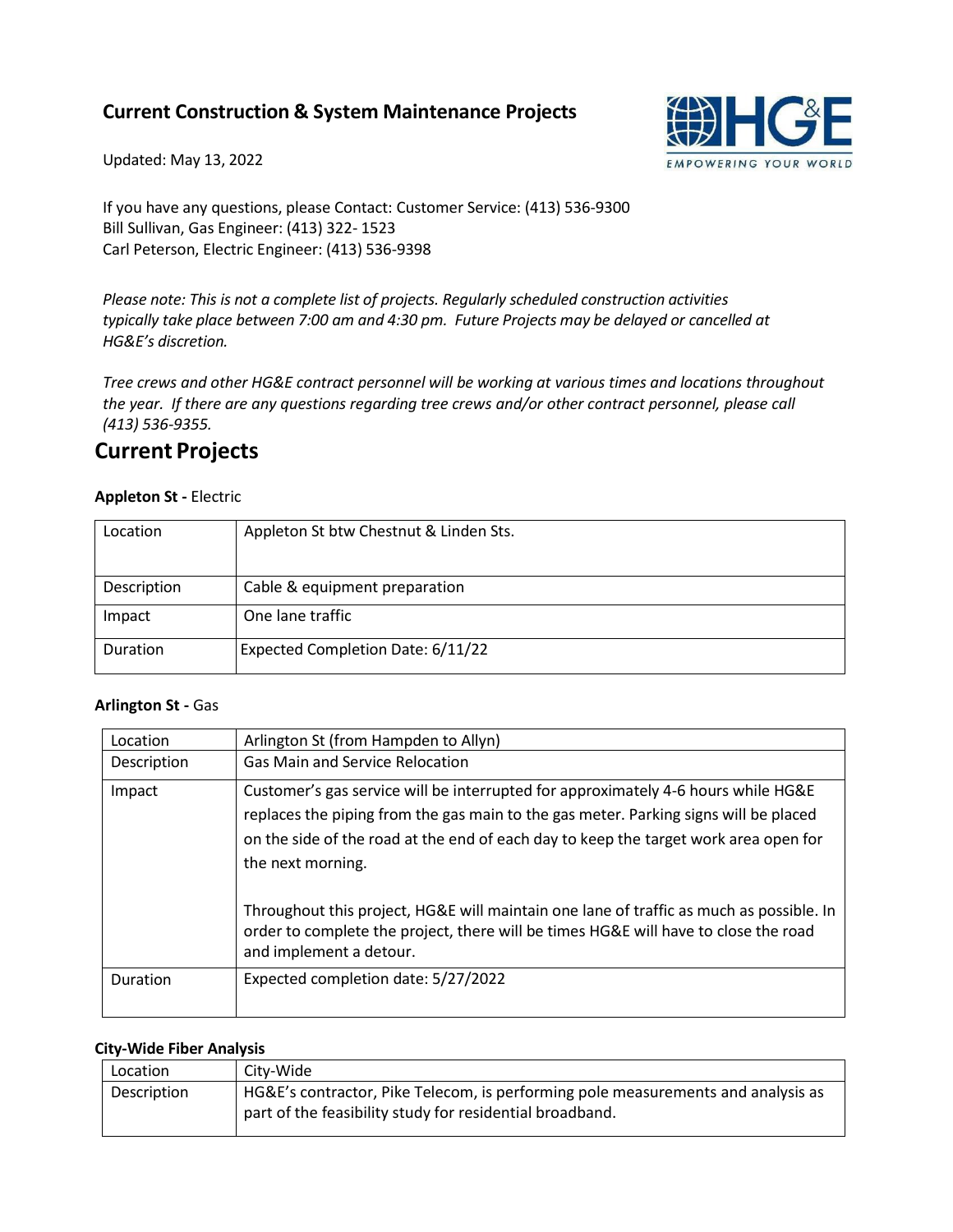| Impact   | In order to better understand the true cost and key variables associated with a<br>network buildout, including type of delivery (overhead/underground, residence type<br>(single family, multi-family, multi-dwelling unit), and pole make-ready needs, HG&E is<br>administering a full network design in 2022. In addition to determining the true cost in<br>today's economic climate, the design will allow HG&E to develop a scalable and<br>cohesive network, ensuring any investment is sustainable long-term. |
|----------|----------------------------------------------------------------------------------------------------------------------------------------------------------------------------------------------------------------------------------------------------------------------------------------------------------------------------------------------------------------------------------------------------------------------------------------------------------------------------------------------------------------------|
| Duration | Expected completion date: 10/31/22                                                                                                                                                                                                                                                                                                                                                                                                                                                                                   |

## **Dwight St -** Electric

| Location    | Dwight & Chestnut Street          |
|-------------|-----------------------------------|
|             |                                   |
| Description | Installing conduit                |
| Impact      | Closed to traffic with detour     |
| Duration    | Expected Completion Date: 5/27/22 |

### **Lincoln St -** Gas

| Location    | Lincoln St (from Hampden St to Taylor St)                                                                                                                                                                                                                                                                                                                                                                                                                                |
|-------------|--------------------------------------------------------------------------------------------------------------------------------------------------------------------------------------------------------------------------------------------------------------------------------------------------------------------------------------------------------------------------------------------------------------------------------------------------------------------------|
| Description | <b>Gas Main and Service Relocation</b>                                                                                                                                                                                                                                                                                                                                                                                                                                   |
| Impact      | Customer's gas service will be interrupted for approximately 4-6 hours while HG&E<br>replaces the piping from the gas main to the gas meter. Parking signs will be placed<br>on the side of the road at the end of each day to keep the target work area open for<br>the next morning.<br>Throughout this project, HG&E will maintain one lane of traffic as much as possible. In<br>order to complete the project, there will be times HG&E will have to close the road |
|             | and implement a detour.                                                                                                                                                                                                                                                                                                                                                                                                                                                  |
| Duration    | Expected completion date: 6/1/2022                                                                                                                                                                                                                                                                                                                                                                                                                                       |

### **Keyes Road -** Electric

| Location    | Keyes Rd                                 |
|-------------|------------------------------------------|
| Description | Tree Trimming - ARS TREE SERVICE         |
| Impact      | One Lane traffic                         |
| Duration    | <b>Expected Completion Date: 5/27/22</b> |

### **Essex St -** Electric

| Location    | Essex St (from Walnut St to Elm St) |
|-------------|-------------------------------------|
| Description | Wire replacement                    |
| Impact      | One Lane traffic                    |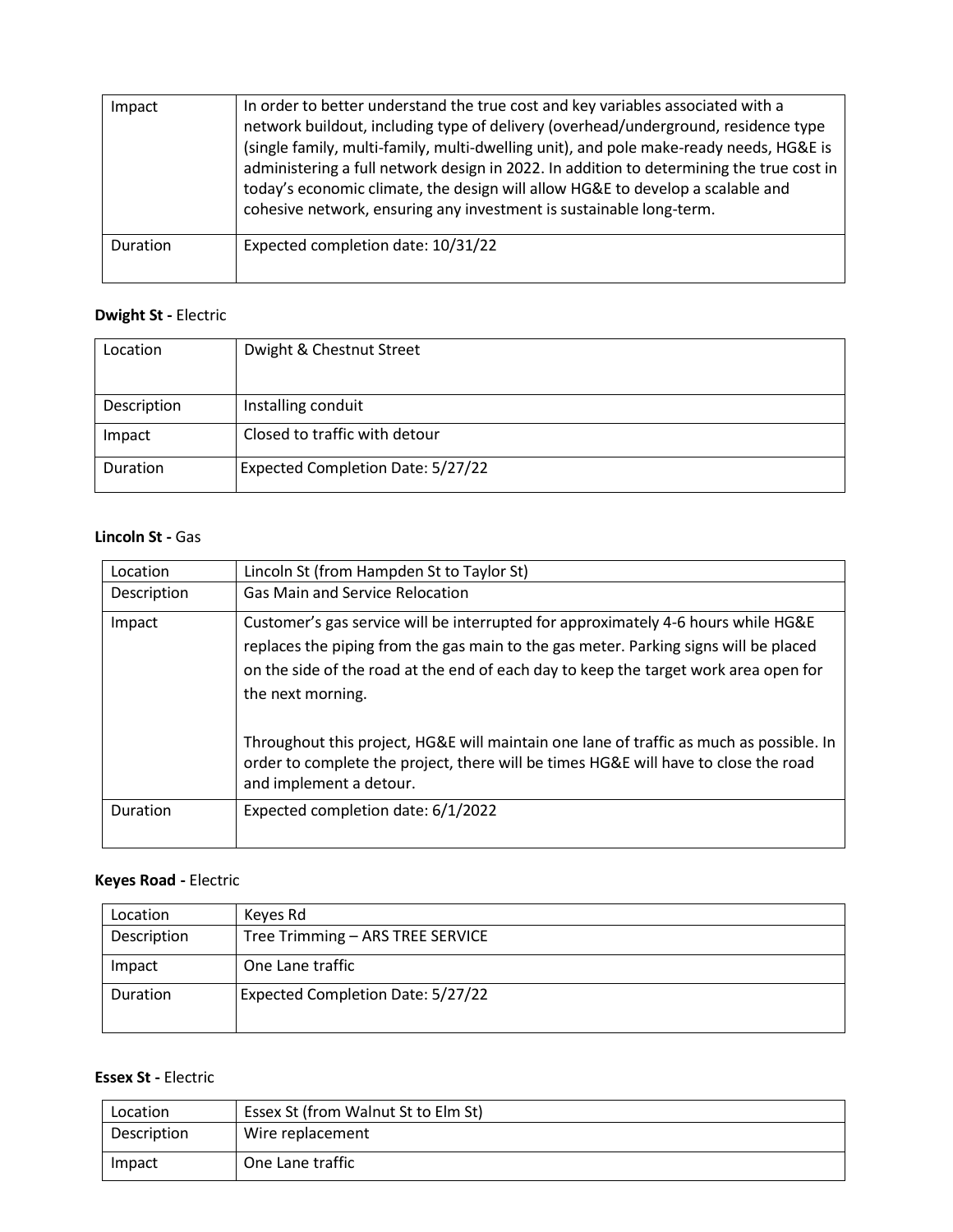| Duration | Expected Completion Date: 5/27/22 |
|----------|-----------------------------------|
|          |                                   |

### **Princeton Street -** Gas

| Location    | <b>Princeton St</b>                                                                                                                                                                                                                                                                                                                                                                                                                                                                                 |
|-------------|-----------------------------------------------------------------------------------------------------------------------------------------------------------------------------------------------------------------------------------------------------------------------------------------------------------------------------------------------------------------------------------------------------------------------------------------------------------------------------------------------------|
| Description | <b>Gas Service Renewals</b>                                                                                                                                                                                                                                                                                                                                                                                                                                                                         |
| Impact      | Customer's gas service will be interrupted for approximately 4-6 hours while HG&E<br>replaces the piping from the gas main to the gas meter. Parking signs will be placed<br>on the side of the road at the end of each day to keep the target work area open for<br>the next morning.<br>Throughout this project, HG&E will maintain one lane of traffic as much as possible. In<br>order to complete the project, there will be times HG&E will have to close the road<br>and implement a detour. |
| Duration    | Expected completion date: 5/6/2022                                                                                                                                                                                                                                                                                                                                                                                                                                                                  |

### **Valley Heights -** Gas

| Location    | <b>Valley Heights</b>                                                                                                                                                                                                                                                                                                                                                                                                                                                                               |
|-------------|-----------------------------------------------------------------------------------------------------------------------------------------------------------------------------------------------------------------------------------------------------------------------------------------------------------------------------------------------------------------------------------------------------------------------------------------------------------------------------------------------------|
| Description | <b>Gas Main and Service Relocation</b>                                                                                                                                                                                                                                                                                                                                                                                                                                                              |
| Impact      | Customer's gas service will be interrupted for approximately 4-6 hours while HG&E<br>replaces the piping from the gas main to the gas meter. Parking signs will be placed<br>on the side of the road at the end of each day to keep the target work area open for<br>the next morning.<br>Throughout this project, HG&E will maintain one lane of traffic as much as possible. In<br>order to complete the project, there will be times HG&E will have to close the road<br>and implement a detour. |
| Duration    | Expected completion date: 6/1/2022                                                                                                                                                                                                                                                                                                                                                                                                                                                                  |

## **Ward 7B Conversion & Cable Upgrade (**Dartmouth St, Wellesley Rd, Pleasant St, Jones Point)**-** Electric

| Location    | Various improvements along Dartmouth Street, Wellesley Road, Pleasant Street and in<br>the Jones Point Area                                                                                                                                                                                                                                                                                                                                                                                                                                                          |
|-------------|----------------------------------------------------------------------------------------------------------------------------------------------------------------------------------------------------------------------------------------------------------------------------------------------------------------------------------------------------------------------------------------------------------------------------------------------------------------------------------------------------------------------------------------------------------------------|
| Description | For several years, HG&E has been working to convert the existing electric<br>infrastructure to a higher voltage system (4.8 kV to 13.8 kV) in order to improve system<br>efficiency, increase electric capacity, improve overall reliability, and prepare for<br>customer electrification. Throughout this project, some customers will have a short<br>outage, while others will experience multiple outages and/or street construction.<br>Customers impacted by this work will be contacted by HG&E's team in advance of<br>related work with additional details. |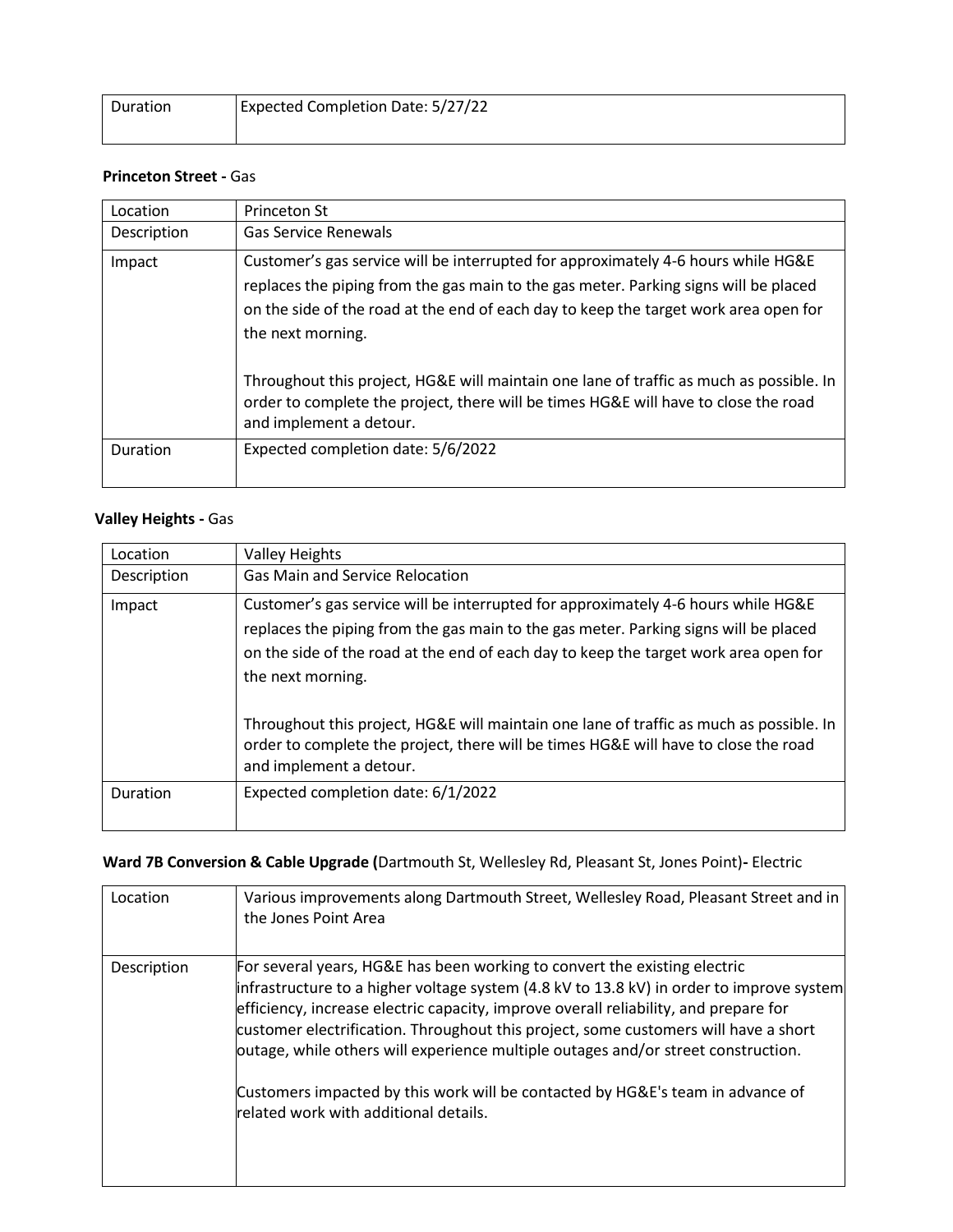| Impact   | One Lane traffic                 |
|----------|----------------------------------|
|          |                                  |
|          |                                  |
|          |                                  |
| Duration | <b>Expected Completion Date:</b> |
|          | 6/30/22                          |

**Ward 6B Conversion & Cable Upgrade** (Northampton Street, Sargeant Street, and Hillside Ave) **-** Electric

| Location    | Various improvements along Northampton Street (between Sargeant and Dwight),<br>Sargeant Street (between Northampton and Magnolia), and Hillside Ave and around<br>areas noted above                                                                                                                                                                                                                                                                                                                                                                                  |
|-------------|-----------------------------------------------------------------------------------------------------------------------------------------------------------------------------------------------------------------------------------------------------------------------------------------------------------------------------------------------------------------------------------------------------------------------------------------------------------------------------------------------------------------------------------------------------------------------|
| Description | For several years, HG&E has been working to convert the existing electric<br> infrastructure to a higher voltage system (4.8 kV to 13.8 kV) in order to improve system<br>efficiency, increase electric capacity, improve overall reliability, and prepare for<br>customer electrification. Throughout this project, some customers will have a short<br>outage, while others will experience multiple outages and/or street construction.<br>Customers impacted by this work will be contacted by HG&E's team in advance of<br>related work with additional details. |
| Impact      | One Lane traffic                                                                                                                                                                                                                                                                                                                                                                                                                                                                                                                                                      |
| Duration    | <b>Expected Completion Date:</b><br>10/31/22                                                                                                                                                                                                                                                                                                                                                                                                                                                                                                                          |

# **Future Projects**

### **Beech Street -** Electric

| Location    | Beech street between Northampton & Cabot Streets |
|-------------|--------------------------------------------------|
| Description | Remove switches and replace cable                |
| Impact      | One Lane traffic                                 |
| Duration    | <b>Expected Start Date: TBD</b>                  |

## **High Street -** Gas

| Location    | <b>High Street</b>                                                                                                                                                                                                                                                                     |
|-------------|----------------------------------------------------------------------------------------------------------------------------------------------------------------------------------------------------------------------------------------------------------------------------------------|
| Description | <b>Gas Service Renewals</b>                                                                                                                                                                                                                                                            |
| Impact      | Customer's gas service will be interrupted for approximately 4-6 hours while HG&E<br>replaces the piping from the gas main to the gas meter. Parking signs will be placed<br>on the side of the road at the end of each day to keep the target work area open for<br>the next morning. |
|             | Throughout this project, HG&E will maintain one lane of traffic as much as possible. In<br>order to complete the project, there will be times HG&E will have to close the road<br>and implement a detour.                                                                              |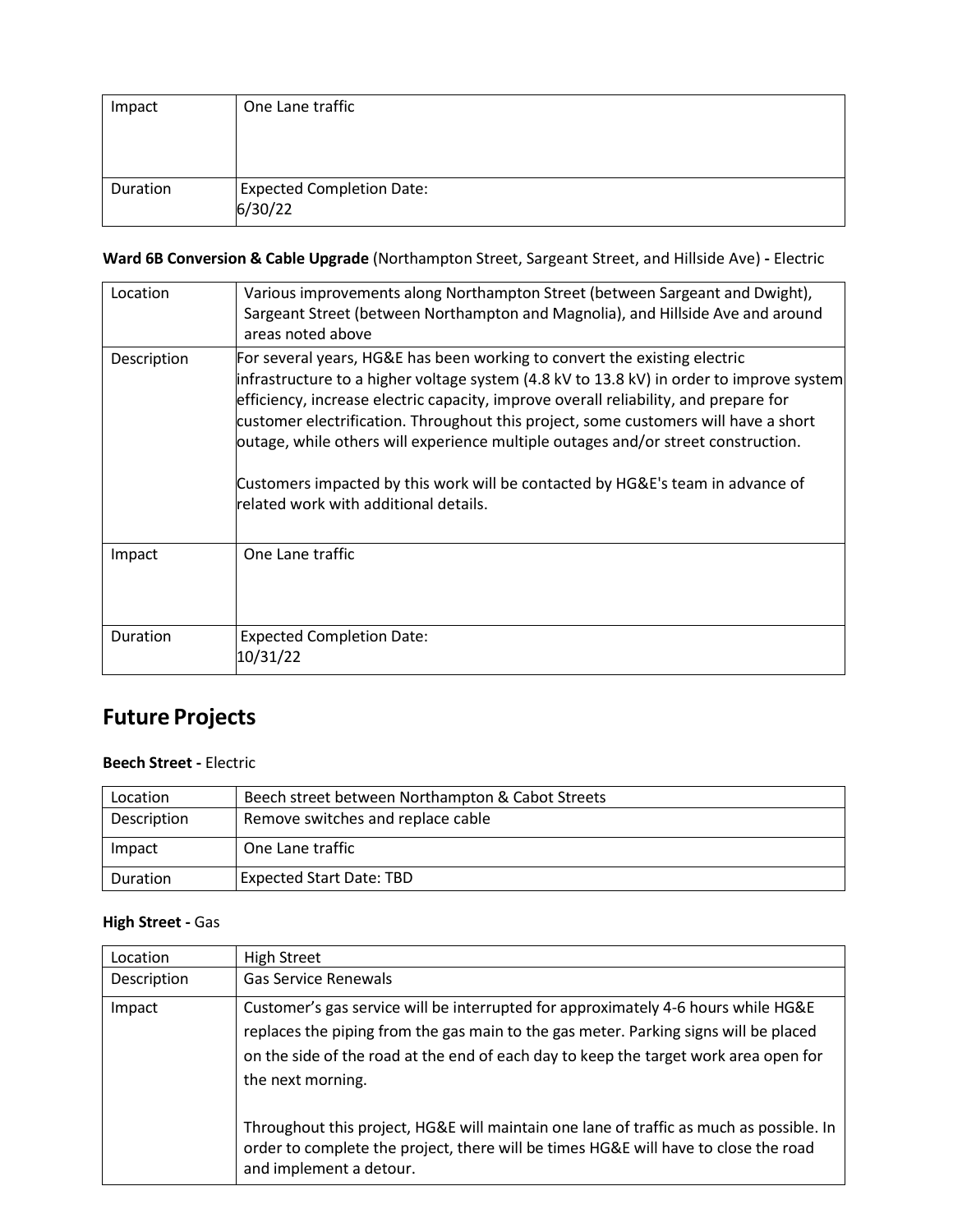| Duration | Expected start date: TBD |
|----------|--------------------------|
|          |                          |

## **Lexington Avenue -** Electric

| Location    | Lexington Ave between Northampton & Irving Streets      |
|-------------|---------------------------------------------------------|
| Description | Electric conversion preparation and primary relocation. |
| Impact      | One Lane traffic                                        |
| Duration    | Expected Start Date: 8/1/22                             |

## **Maple Street -** Gas

| Location    | Maple Street                                                                                                                                                                                                                                                                           |
|-------------|----------------------------------------------------------------------------------------------------------------------------------------------------------------------------------------------------------------------------------------------------------------------------------------|
| Description | <b>Gas Service Renewals</b>                                                                                                                                                                                                                                                            |
| Impact      | Customer's gas service will be interrupted for approximately 4-6 hours while HG&E<br>replaces the piping from the gas main to the gas meter. Parking signs will be placed<br>on the side of the road at the end of each day to keep the target work area open for<br>the next morning. |
|             | Throughout this project, HG&E will maintain one lane of traffic as much as possible. In<br>order to complete the project, there will be times HG&E will have to close the road<br>and implement a detour.                                                                              |
| Duration    | Expected start date: TBD                                                                                                                                                                                                                                                               |

## **Northampton St -** Gas

| Location    | Northampton St (Hampden St to Dwight St)                                                                                                                                                                                                                                               |
|-------------|----------------------------------------------------------------------------------------------------------------------------------------------------------------------------------------------------------------------------------------------------------------------------------------|
| Description | <b>Gas Main and Service Relocation</b>                                                                                                                                                                                                                                                 |
| Impact      | Customer's gas service will be interrupted for approximately 4-6 hours while HG&E<br>replaces the piping from the gas main to the gas meter. Parking signs will be placed<br>on the side of the road at the end of each day to keep the target work area open for<br>the next morning. |
|             | Throughout this project, HG&E will maintain one lane of traffic as much as possible. In<br>order to complete the project, there will be times HG&E will have to close the road<br>and implement a detour.                                                                              |
| Duration    | Expected start date: 5/30/2022                                                                                                                                                                                                                                                         |

## **Northampton Street -** Gas

| Location    | Northampton St       |
|-------------|----------------------|
| Description | Gas Service Renewals |